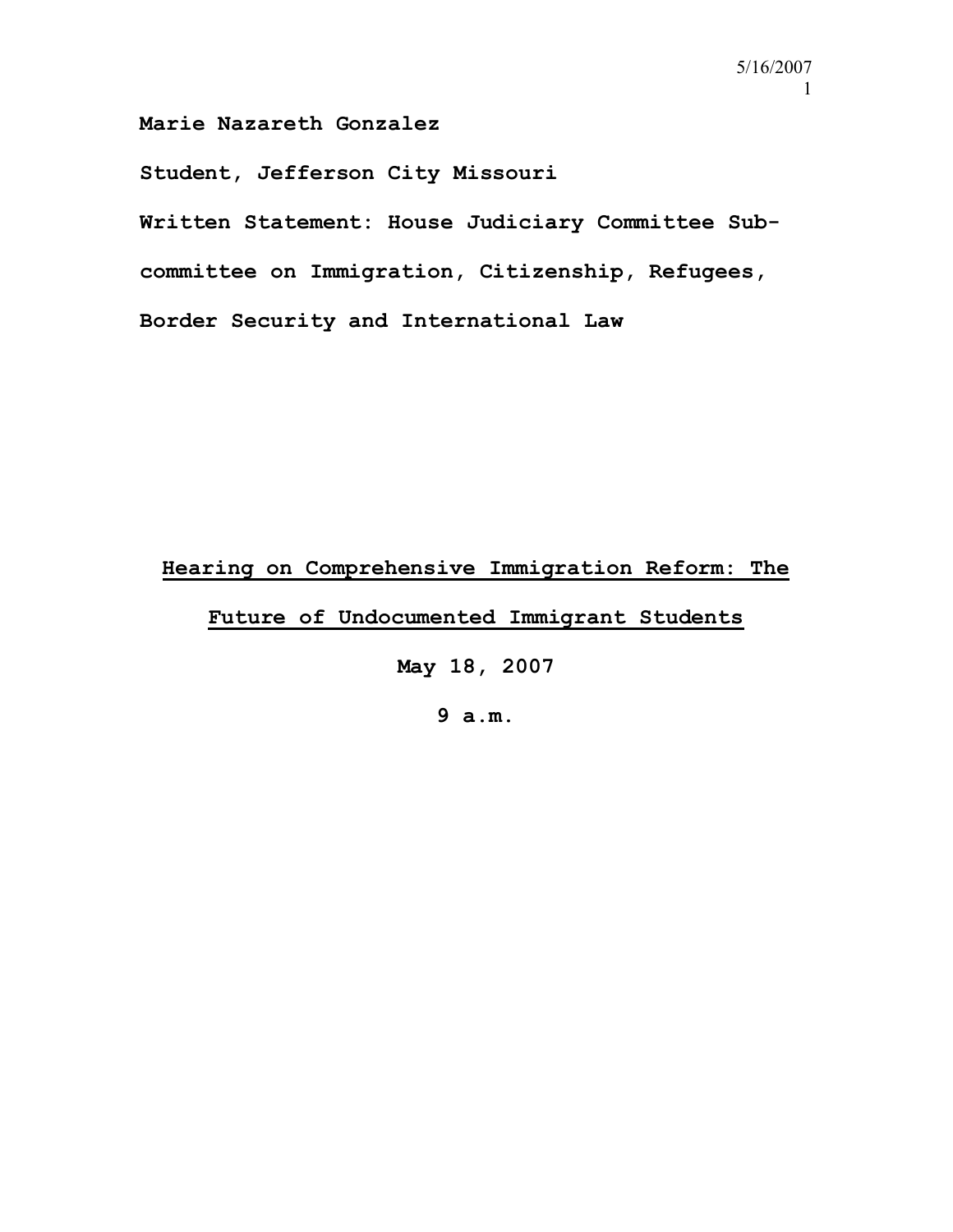Good morning. My name is Marie Nazareth Gonzalez. I am a 21 year old junior from Jefferson City, Missouri currently attending Westminster College in Fulton, Missouri. I'm majoring in Political Science and International Business with a focus on communication and leadership.

My family is originally from Costa Rica. I was born in Alajuela, Costa Rica but have been living in the United States since the age of five. My parents Marina and Marvin, brought me to the United States in November of 1991. Having come over legally, their plan was to become US citizens so we could one day all benefit from living in the land of the free. We sought to live the "American Dream"-the promise of a better education, a better life, and all together a better future- what any parent would for their child.

Strong values and good morals have been instilled in me from a very young age. As long as I can remember my parents have worked very hard for every dollar they've earned, and in the process have taught me that life is not easy and that I must work hard and honorably for what I want in life. That is exactly what they did. When they came to the US they had no intention of breaking the law, or of making an exception for themselves. Unfortunately, the law is very difficult and complex. I am not making excuses for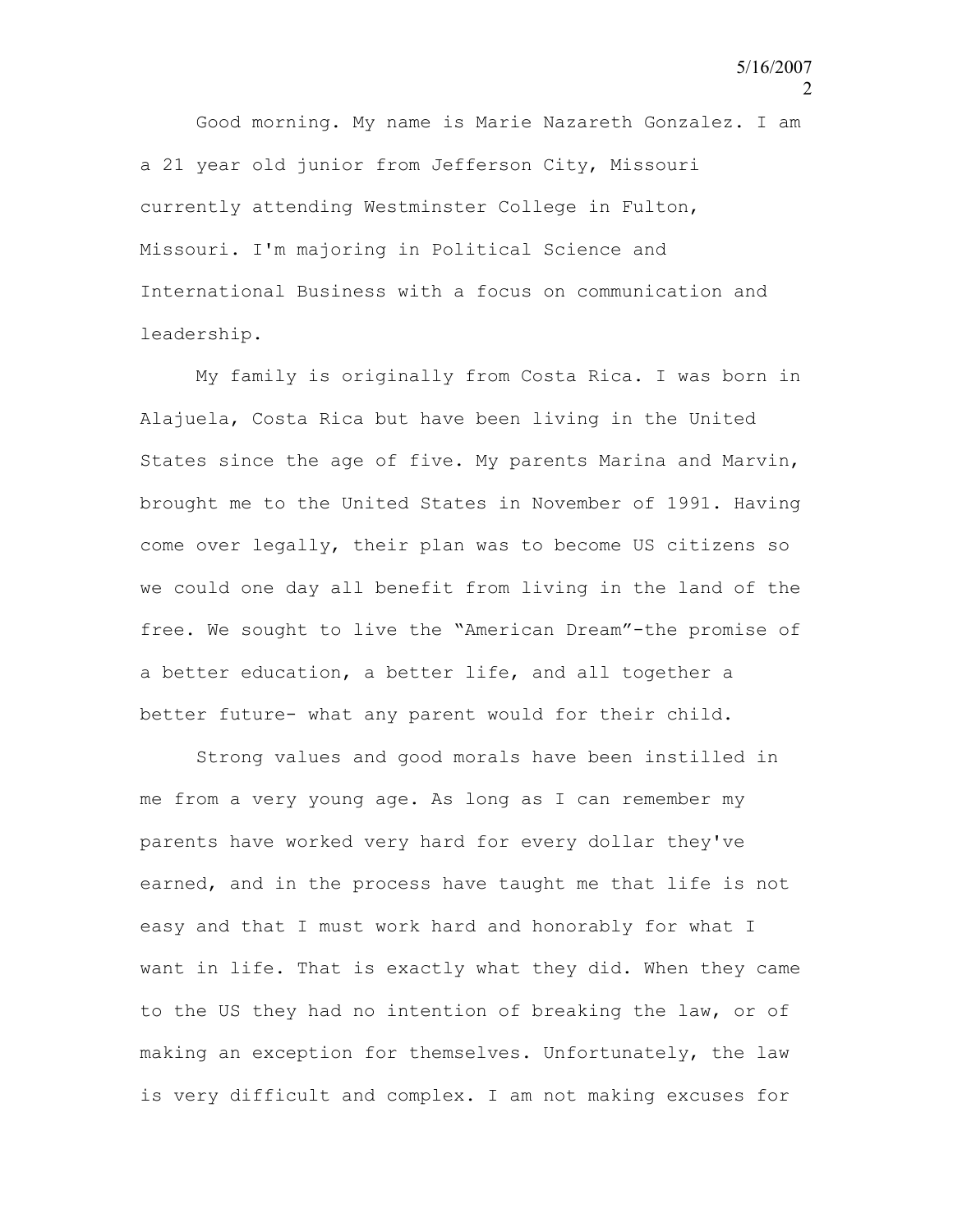what happened, just trying to clear my family's name. Throughout all our years in the United States we worked very hard for what we had, thinking that one day soon we would be citizens.

On April of 2002 our family's dream of becoming citizens was halted by a phone call. My father had been working for the state as a courier for the Governor's Office. The job was not prestigious in any way, but my father was very devoted to his job and was loved and respected by his co-workers. On one occasion the governor even publicly stated his appreciation for my dad while he was making opening remarks at an event for Missouri high school sophomores that I attended.

All of that ended after an anonymous person called the governor's office requesting that our immigration status be confirmed. From that day forward, my life became a haze of meetings with attorneys, hearings, and rallies.

When they heard that we were facing deportation, the community that knew us in Jefferson City rallied behind my family and me to an overwhelming degree. They knew we were hardworking, honorable, taxpaying people, and they fought to allow us to stay in the US. Members of our Catholic Parish--where my mom worked as a volunteer Spanish teacher and after school care director--joined with other community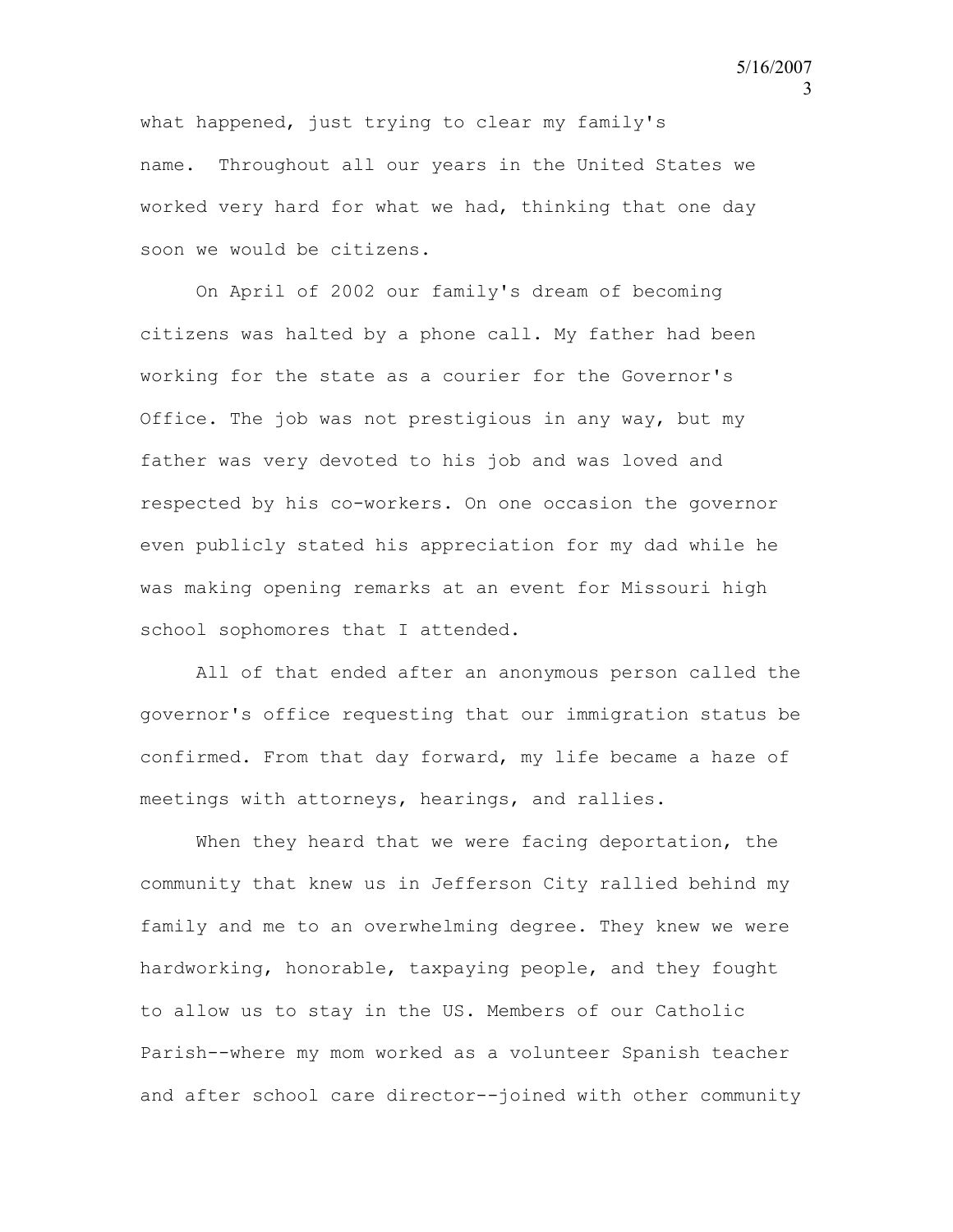members to form the "The Gonzalez Group" to rally support by collecting signatures for petitions and organizing phone calls. My classmates, teachers and others also got involved because they considered me an important part of their community.

I was in high school at the time, with graduation quickly approaching. I was in my class's homecoming court. When it came out in the newspaper that I was being deported to a country I had not known since the age of five, people all across the country responded. They started a "We Are Marie" campaign, and tens of thousands called and wrote letters on my behalf. When I was a high school senior and our family's deportation date was looming very close, they brought me to Washington, DC.

I got involved in advocacy for the DREAM Act. Unlike thousands of others like me who would benefit from the DREAM Act, I had little to fear from speaking out since I was already facing deportation. When I gave the "valedictorian" speech at a mock graduation in front of the Capitol, I became a national symbol of the DREAM Act.

Eventually all of the work of so many people on my behalf began to pay off. My Representative, Ike Skelton, and both of my Senators, Jim Talent and Kit Bond, responded to the support from the community and got involved in the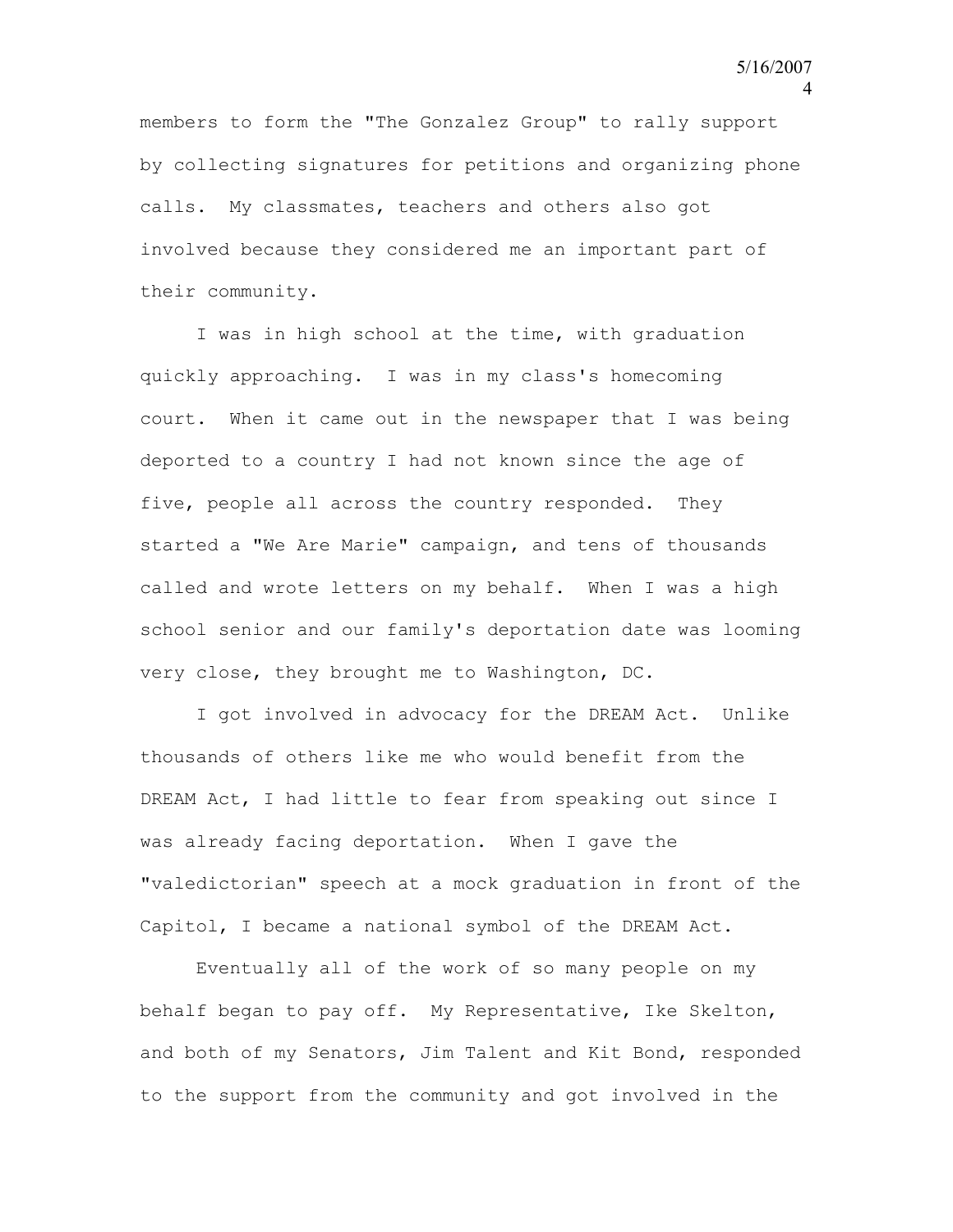effort to keep me here. Eventually, though, all of our appeals were exhausted and a final date was set for our family to leave the US for good: July 5, 2005.

I remember that the weeks before that date were surreal. I was overwhelmed by the support I received. I appeared on national television, once with Senator Richard Durbin at my side, and was contacted by the media so often that I got tired of it. I thought, "even if it is too late for me, at least it might help the DREAM Act to pass so that others like me won't have to face this ordeal." Then, on July 1, 2005, I got word that the Department of Homeland Security had relented and would allow me to defer my departure for one year.

When I got that news I cried- simultaneously with happiness and grief. Even though I would be able to stay, my parents would have to leave in just three days. The Gonzalez Group had made shirts and organized a float for the Fourth of July parade. So, the day before their departure, my parents and I rode in the parade with other members of the group that had been such a huge part of our family. Hundreds cheered us on and voiced their support and sorrow.

My life since April of 2002 can be easily compared to a roller coaster. There have been times when I have felt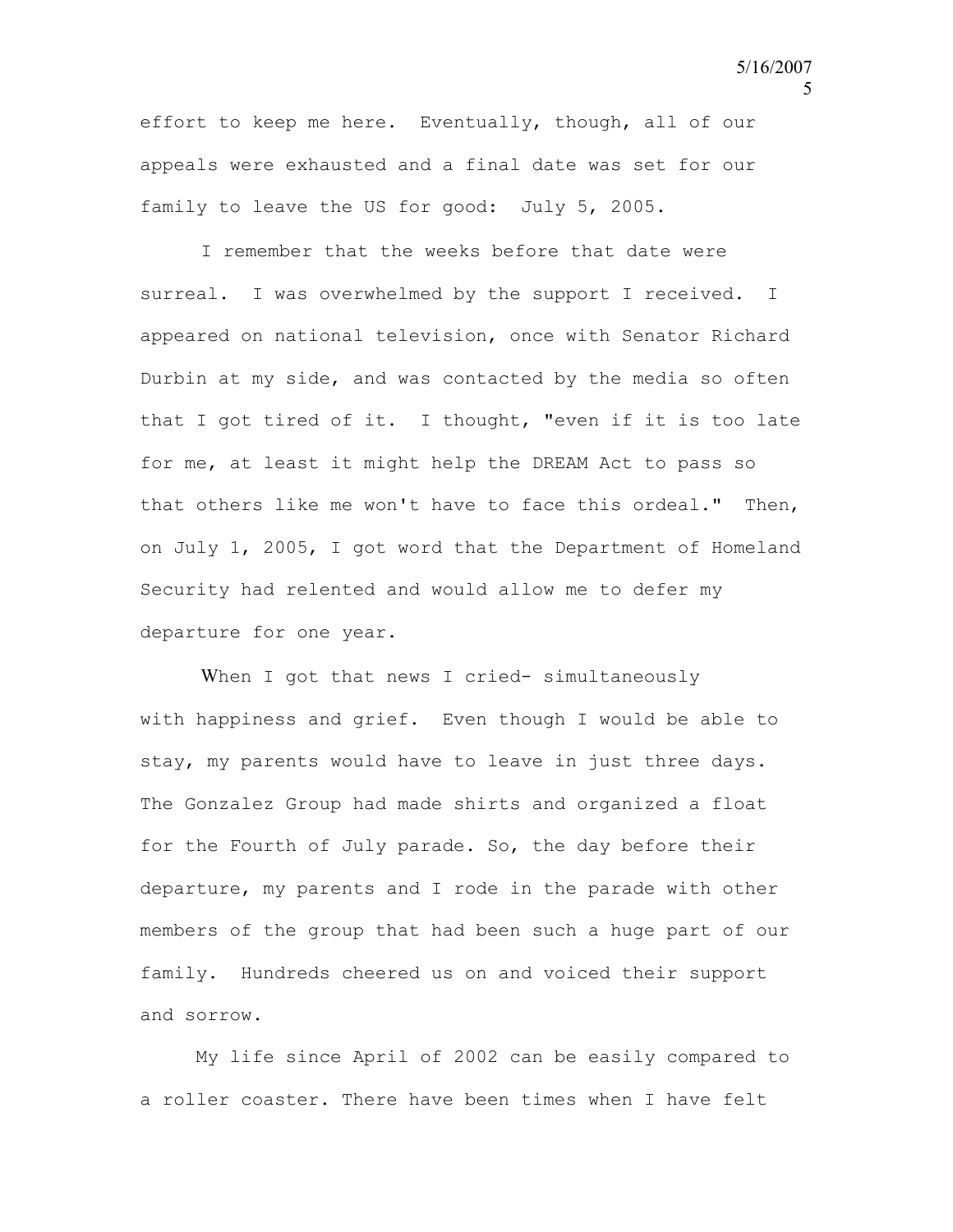like I was on top of the world, living out mine and my parent's dream of being a successful young woman in her college career, only to be brought down by the realization that at any moment it can be taken away. The deferral of my deportation has been renewed twice, each time for a year. Last month, when they gave me until June of 2008, they told me it would be the last renewal. If the DREAM Act does not pass by then, I will have to leave.

I recognize that I am lucky to have been allowed to stay as long as I have. Others in my same situation have not had nearly the support that I have. Even so, it is hard not knowing if I will be able to remain in school at Westminster long enough to graduate.

I am only one student and one story. In the course of fighting to remain here, I have been lucky to meet many other students who would benefit from the DREAM Act, and one of the reasons I wanted to come here and testify is to speak to you on their behalf. Unlike them, I can speak about this issue in public without risking deportation. I share with them in their pain, fear, and uncertainty. Their stories are heartbreaking and similar. In my experiences and my travels I have come to the realization that they would only be an asset to the country if only given the chance to prove themselves. The DREAM Act has the